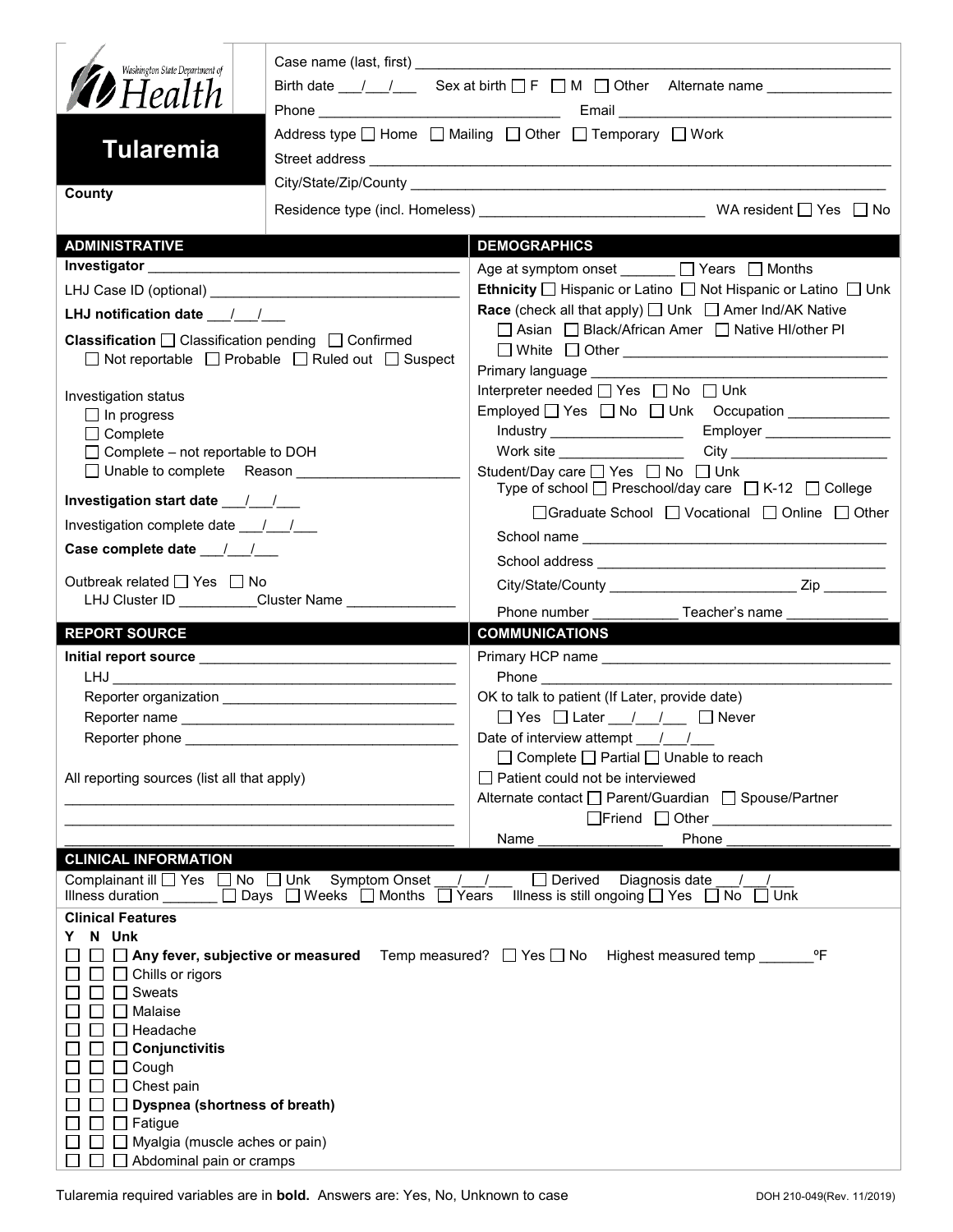Case Name \_\_\_\_\_\_\_\_\_\_\_\_\_\_\_\_\_\_\_\_\_\_\_\_\_\_\_\_\_\_\_\_\_\_\_ LHJ Case ID \_\_\_\_\_\_\_\_\_\_\_\_\_\_\_\_\_\_\_\_\_\_\_\_\_\_\_\_\_\_\_\_\_\_\_

| Case | L |  |
|------|---|--|
|      |   |  |

| N Unk                                                                                                                                                                                                                                                                |
|----------------------------------------------------------------------------------------------------------------------------------------------------------------------------------------------------------------------------------------------------------------------|
| $\Box$ Nausea                                                                                                                                                                                                                                                        |
| $\Box$ Vomiting                                                                                                                                                                                                                                                      |
| $\Box$ Diarrhea (3 or more loose stools within a 24 hour period)                                                                                                                                                                                                     |
| $\Box$ Lymphadenopathy                                                                                                                                                                                                                                               |
| Location [ Cervical   Hilar   Preauricular   Regional                                                                                                                                                                                                                |
| □ Cutaneous ulcer                                                                                                                                                                                                                                                    |
| $\Box$ Bleeding/DIC                                                                                                                                                                                                                                                  |
| $\Box$ Pharyngitis (sore throat)                                                                                                                                                                                                                                     |
| $\Box$ Tonsillitis                                                                                                                                                                                                                                                   |
| <b>Stomatitis</b>                                                                                                                                                                                                                                                    |
| $\Box$ Pleuropneumonitis                                                                                                                                                                                                                                             |
| $\Box$ Pneumonia<br>Diagnosed by $\Box$ X-Ray $\Box$ CT $\Box$ MRI $\Box$ Provider Only                                                                                                                                                                              |
| Result   Positive   Negative   Indeterminate   Not tested   Other                                                                                                                                                                                                    |
| Shock                                                                                                                                                                                                                                                                |
| <b>∣ Bacteremia</b>                                                                                                                                                                                                                                                  |
| $\Box$ Sepsis syndrome                                                                                                                                                                                                                                               |
| Primary syndrome □ Pneumonic □ Ulceroglandular □ Glandular □ Oculoglandular □ Oropharyngeal □ Intestinal                                                                                                                                                             |
| $\Box$ Typhoidal $\Box$ Unk                                                                                                                                                                                                                                          |
| Secondary syndrome (select all that apply) □ Pneumonic □ Ulceroglandular □ Glandular □ Oculoglandular                                                                                                                                                                |
| □ Oropharyngeal □ Intestinal □ Typhoidal □ Unk                                                                                                                                                                                                                       |
| □ □ Acute respiratory distress syndrome (ARDS) Diagnosed by □ X-Ray □ CT □ MRI □ Provider only                                                                                                                                                                       |
| $\Box$ Amputation/ischemia                                                                                                                                                                                                                                           |
| □ Cardiac arrest                                                                                                                                                                                                                                                     |
| $\Box$ Disseminated intravascular coagulopathy (DIC)                                                                                                                                                                                                                 |
| $\Box$ Multisystem organ failure (failure of 2 or more organs)                                                                                                                                                                                                       |
| $\Box$ Renal failure (Cr > 2.0 mg/dl)                                                                                                                                                                                                                                |
| $\Box$ Secondary pneumonia                                                                                                                                                                                                                                           |
| $\Box$ Any other complication<br><b>Predisposing Conditions</b>                                                                                                                                                                                                      |
| N Unk<br>Y.                                                                                                                                                                                                                                                          |
| Cancer                                                                                                                                                                                                                                                               |
| Cardiac disease                                                                                                                                                                                                                                                      |
| $\Box$ Chronic kidney disease                                                                                                                                                                                                                                        |
| Diabetes mellitus<br>$\Box$ Immunosuppresive therapy or condition, or disease Specify                                                                                                                                                                                |
| $\Box$ Pulmonary disease                                                                                                                                                                                                                                             |
| Vaccination                                                                                                                                                                                                                                                          |
| Y N Unk                                                                                                                                                                                                                                                              |
| $\Box$ History of tularemia vaccination                                                                                                                                                                                                                              |
| Vaccine information available $\Box$ Yes $\Box$ No                                                                                                                                                                                                                   |
| Date of vaccine administration / /<br>Administering provider and a state of the state of the state of the state of the state of the state of the state of the state of the state of the state of the state of the state of the state of the state of the state of th |
| <b>Clinical testing</b>                                                                                                                                                                                                                                              |
| X-ray result $\Box$ Clear/normal $\Box$ Hilar adenopathy $\Box$ Infiltrates bilateral $\Box$ Interstitial changes<br>Pleural effusion<br>$\Box$ Nodules $\Box$ Ukn<br>$\Box$ Abscess                                                                                 |
| <b>Physician Reporting/Patient Health Care</b>                                                                                                                                                                                                                       |
| / / Location where first seen<br>Date first seen by healthcare provider                                                                                                                                                                                              |
| Hospitalization                                                                                                                                                                                                                                                      |
| Y N Unk                                                                                                                                                                                                                                                              |
|                                                                                                                                                                                                                                                                      |
| Hospital admission date ___/___/ ____ Discharge ___/___/ ____ HRN ______________                                                                                                                                                                                     |
| $\Box$ Died in hospital                                                                                                                                                                                                                                              |
| □ Long term acute care facility  Facility name _________________________________                                                                                                                                                                                     |
| $\square$ Long term care facility Facility name $\_$                                                                                                                                                                                                                 |
| $\Box$ Non-healthcare (home) $\Box$ Unk $\Box$ Other $\Box$ Other $\Box$<br>Admitted to ICU Date admitted to ICU $\frac{1}{\sqrt{2}}$ Date discharged from ICU $\frac{1}{\sqrt{2}}$                                                                                  |
| Mechanical ventilation or intubation required                                                                                                                                                                                                                        |
| Still hospitalized As of //                                                                                                                                                                                                                                          |
|                                                                                                                                                                                                                                                                      |
| N Unk<br>Y                                                                                                                                                                                                                                                           |
| Died of this illness<br>Death date <u>Juleen Please fill</u> in the death date information on the Person Screen                                                                                                                                                      |
| Autopsy performed<br>$\mathbf{L}$                                                                                                                                                                                                                                    |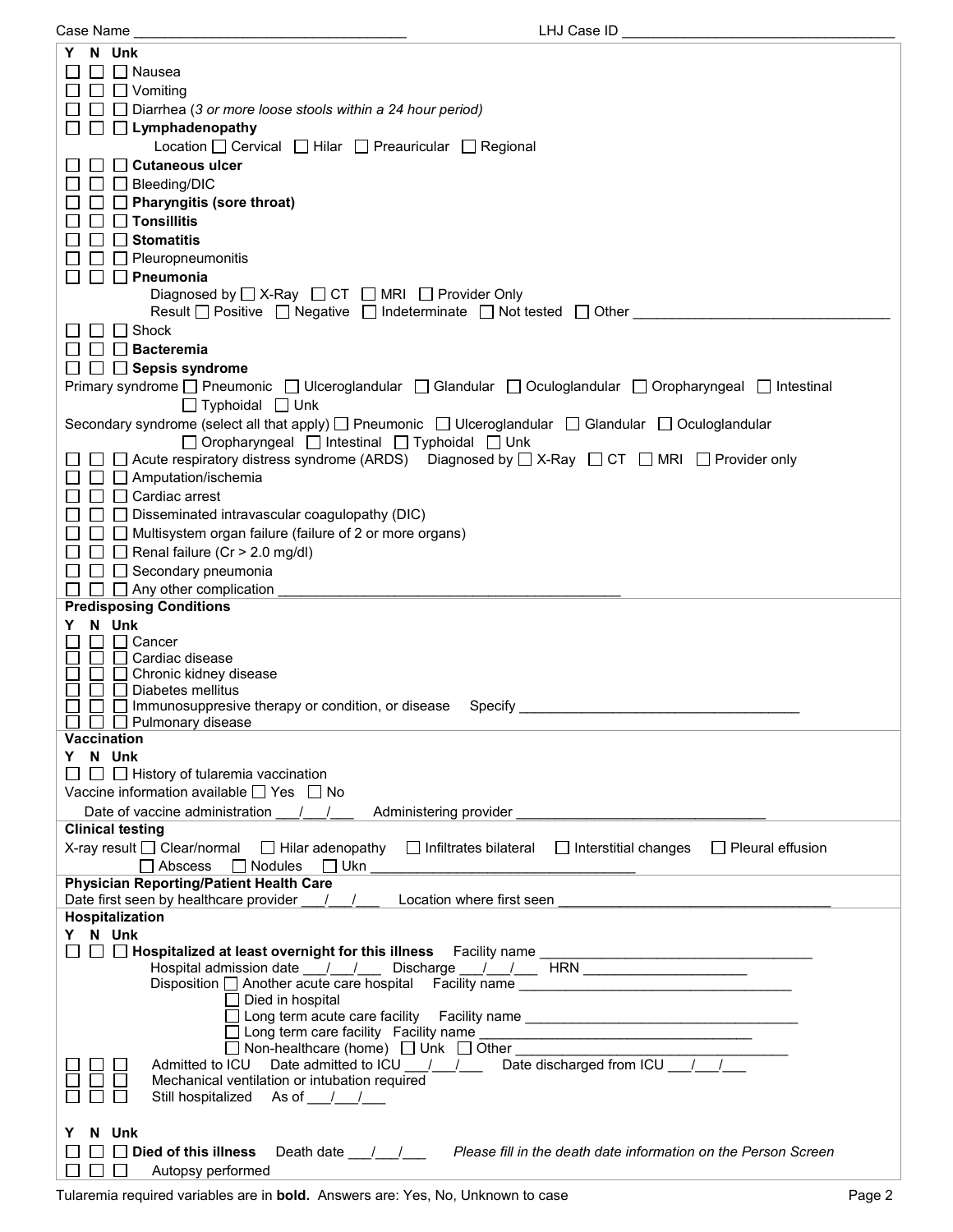| Case Name              |                     |                                                                                                                          | LHJ Case ID                                                                                                                                                                                                                   |                                                |
|------------------------|---------------------|--------------------------------------------------------------------------------------------------------------------------|-------------------------------------------------------------------------------------------------------------------------------------------------------------------------------------------------------------------------------|------------------------------------------------|
| N Unk<br>Y.            |                     |                                                                                                                          |                                                                                                                                                                                                                               |                                                |
| $\Box$<br>$\mathsf{L}$ |                     | Death certificate lists disease as a cause of death or a significant contributing condition                              |                                                                                                                                                                                                                               |                                                |
|                        |                     | Location of death $\Box$ Outside of hospital (e.g., home or in transit to the hospital) $\Box$ Emergency department (ED) |                                                                                                                                                                                                                               |                                                |
|                        |                     | $\Box$ Inpatient ward $\Box$ ICU $\Box$ Other                                                                            |                                                                                                                                                                                                                               |                                                |
|                        |                     | RISK AND RESPONSE (Ask about exposures 1-14 days before symptom onset)                                                   |                                                                                                                                                                                                                               |                                                |
|                        |                     |                                                                                                                          |                                                                                                                                                                                                                               |                                                |
| Travel                 |                     |                                                                                                                          |                                                                                                                                                                                                                               |                                                |
|                        |                     | Setting 1                                                                                                                | Setting 2                                                                                                                                                                                                                     | Setting 3                                      |
|                        | Travel out of:      | County/City ________________                                                                                             | County/City __________________                                                                                                                                                                                                | County/City __________________                 |
|                        |                     | State _________________________                                                                                          | State ___________________________                                                                                                                                                                                             | □ State <u>_____________________</u><br>$\Box$ |
|                        |                     | Other                                                                                                                    |                                                                                                                                                                                                                               | <b>Other Community</b>                         |
|                        | Destination name    |                                                                                                                          |                                                                                                                                                                                                                               |                                                |
|                        | Start and end dates | $\frac{1}{2}$<br>to $/$ $/$                                                                                              | $\frac{1}{2}$<br>to $/$ $/$                                                                                                                                                                                                   | $\sqrt{1}$<br>to                               |
|                        |                     |                                                                                                                          |                                                                                                                                                                                                                               |                                                |
|                        |                     | <b>Risk and Exposure Information</b>                                                                                     |                                                                                                                                                                                                                               |                                                |
| N Unk<br>Y.            |                     |                                                                                                                          |                                                                                                                                                                                                                               |                                                |
|                        |                     | $\Box$ Is case a recent foreign arrival (e.g., immigrant, refugee, adoptee, visitor) Country $\_$                        |                                                                                                                                                                                                                               |                                                |
|                        |                     | $\Box$ Does the case know anyone else with similar symptoms or illness III contact's onset date $\Box$                   |                                                                                                                                                                                                                               |                                                |
|                        |                     | Contact setting/relationship to case □ Common Event □ Common meal □ Day care □ Female sexual partner                     |                                                                                                                                                                                                                               |                                                |
|                        |                     |                                                                                                                          | □ Male sexual partner □ Friend □ Household contact □ Workplace                                                                                                                                                                |                                                |
|                        |                     |                                                                                                                          | □ Travel contact □ Other ■ Travel in the contract ■ Other ■ Travel in the contract and the contract of the contract of the contract of the contract of the contract of the contract of the contract of the contract of the co |                                                |
|                        |                     | $\Box$ Illness associated with other human tularemia case                                                                |                                                                                                                                                                                                                               |                                                |
|                        |                     | $\Box$ Did case have a known <i>F. tularensis</i> exposure (e.g., laboratory exposure)                                   |                                                                                                                                                                                                                               |                                                |
|                        |                     | Was PEP recommended                                                                                                      |                                                                                                                                                                                                                               |                                                |
|                        |                     | Did case complete the PEP course $\Box$ Yes, partial $\Box$ Yes, full                                                    |                                                                                                                                                                                                                               |                                                |
|                        |                     |                                                                                                                          | □ No, unaware □ No, unavailable □ No, allergic □ No, pregnant                                                                                                                                                                 |                                                |
|                        |                     |                                                                                                                          |                                                                                                                                                                                                                               |                                                |
|                        |                     | Type □ Clinical specimen □ Isolate □ Unk □ Other                                                                         |                                                                                                                                                                                                                               |                                                |
|                        |                     |                                                                                                                          |                                                                                                                                                                                                                               |                                                |
|                        |                     | What was exposure status $\Box$ High risk $\Box$ Low risk $\Box$ Unk                                                     |                                                                                                                                                                                                                               |                                                |
|                        |                     | Where did exposure happen                                                                                                |                                                                                                                                                                                                                               |                                                |
|                        |                     | Outdoor or recreational activities (e.g., lawn mowing, gardening, hunting, hiking, camping, sports, yard work)           |                                                                                                                                                                                                                               |                                                |
|                        |                     | Activity □ Outdoor recreation □ Cabin □ Hunting □ Lawn mowing □ Other                                                    |                                                                                                                                                                                                                               |                                                |
|                        |                     | Where $\Box$ At home property $\Box$ Elsewhere $\Box$                                                                    |                                                                                                                                                                                                                               |                                                |
|                        |                     | <b>Hunted or skinned animals</b>                                                                                         |                                                                                                                                                                                                                               |                                                |
|                        |                     | $\Box$ Ate uncooked wild game                                                                                            |                                                                                                                                                                                                                               |                                                |
|                        |                     | Contact or ingestion of soil                                                                                             |                                                                                                                                                                                                                               |                                                |
|                        |                     | □ Inhalation of dust from soil, grain or hay                                                                             |                                                                                                                                                                                                                               |                                                |
| $\Box$                 |                     | (Potential) Occupational exposure                                                                                        |                                                                                                                                                                                                                               |                                                |
| П<br>$\Box$            |                     | Lab worker in the state of the state of the state of the state of the state of the state of the state of the s           |                                                                                                                                                                                                                               |                                                |
| $\mathbf{I}$           |                     | Work with animals or animal products (e.g., research, veterinary medicine, slaughterhouse)                               |                                                                                                                                                                                                                               |                                                |
|                        |                     |                                                                                                                          |                                                                                                                                                                                                                               |                                                |
|                        | Veterinarian        |                                                                                                                          |                                                                                                                                                                                                                               |                                                |
|                        |                     |                                                                                                                          |                                                                                                                                                                                                                               |                                                |
| <b>Water Exposure</b>  |                     |                                                                                                                          |                                                                                                                                                                                                                               |                                                |
| N Unk<br>Y             |                     |                                                                                                                          | <b>Describe</b>                                                                                                                                                                                                               |                                                |
|                        |                     | □ Source of drinking water known                                                                                         |                                                                                                                                                                                                                               |                                                |
|                        |                     |                                                                                                                          |                                                                                                                                                                                                                               |                                                |
|                        |                     |                                                                                                                          |                                                                                                                                                                                                                               |                                                |
|                        |                     | Individual well experience and the contract of the contract of the contract of the contract of the contract of           |                                                                                                                                                                                                                               |                                                |
|                        |                     |                                                                                                                          |                                                                                                                                                                                                                               |                                                |
|                        |                     |                                                                                                                          |                                                                                                                                                                                                                               |                                                |
|                        |                     |                                                                                                                          |                                                                                                                                                                                                                               |                                                |
|                        |                     |                                                                                                                          |                                                                                                                                                                                                                               |                                                |
|                        |                     |                                                                                                                          |                                                                                                                                                                                                                               |                                                |
|                        |                     |                                                                                                                          |                                                                                                                                                                                                                               |                                                |
| <b>Animal Exposure</b> |                     |                                                                                                                          |                                                                                                                                                                                                                               |                                                |
| N Unk<br>Y             |                     |                                                                                                                          |                                                                                                                                                                                                                               |                                                |
|                        |                     | $\Box$ $\Box$ Any contact with pet animals at home or elsewhere                                                          |                                                                                                                                                                                                                               |                                                |
|                        |                     | Cats or kittens                                                                                                          |                                                                                                                                                                                                                               |                                                |
|                        |                     |                                                                                                                          |                                                                                                                                                                                                                               |                                                |
|                        |                     | Dogs or puppies                                                                                                          |                                                                                                                                                                                                                               |                                                |
|                        |                     | Rats, mice, gerbils or hamsters                                                                                          |                                                                                                                                                                                                                               |                                                |
|                        |                     | Pocket or "exotic" pets (ferrets, pygmy hedgehogs, sugar gliders, guinea pigs, prairie dogs, etc.)                       |                                                                                                                                                                                                                               |                                                |
|                        |                     |                                                                                                                          |                                                                                                                                                                                                                               |                                                |
|                        |                     |                                                                                                                          | Pet birds such as parakeets, parrots, cockatiels _______________________________                                                                                                                                              |                                                |
|                        |                     |                                                                                                                          |                                                                                                                                                                                                                               |                                                |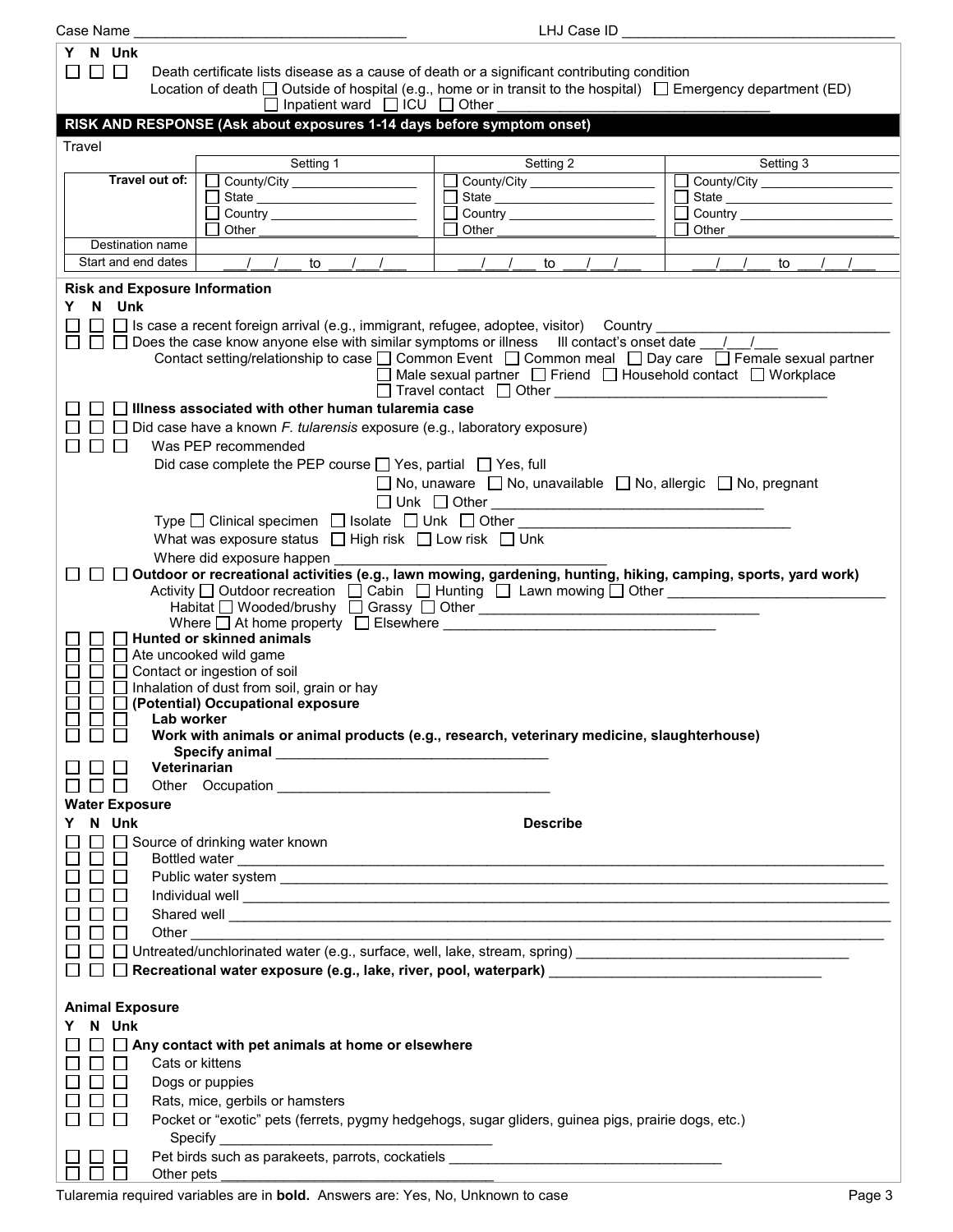| LHJ Case ID<br>Case Name                                                                                                                                                                                                                                                                                                                                                                                                                                                                                                                                                                                                                    |
|---------------------------------------------------------------------------------------------------------------------------------------------------------------------------------------------------------------------------------------------------------------------------------------------------------------------------------------------------------------------------------------------------------------------------------------------------------------------------------------------------------------------------------------------------------------------------------------------------------------------------------------------|
| N Unk<br>Y<br>$\Box$<br>Have any pets been ill or died Describe<br><u> 1989 - John Stein, Amerikaansk politiker (</u><br>Have any pets brought home any dead animals Describe ___________________________<br>Pets free roaming<br>$\Box$ Exposed to domestic or wild rabbits<br>Wild animals dead or sick<br>Other exposure to animals                                                                                                                                                                                                                                                                                                      |
|                                                                                                                                                                                                                                                                                                                                                                                                                                                                                                                                                                                                                                             |
| <b>Exposure and Transmission Summary</b>                                                                                                                                                                                                                                                                                                                                                                                                                                                                                                                                                                                                    |
| Likely geographic region of exposure $\square$ In Washington - county _____________ $\square$ Other state _____________                                                                                                                                                                                                                                                                                                                                                                                                                                                                                                                     |
| □ Not in US - country ______________ □ Unk                                                                                                                                                                                                                                                                                                                                                                                                                                                                                                                                                                                                  |
| <b>International travel related</b> $\Box$ During entire exposure period $\Box$ During part of exposure period $\Box$ No international travel                                                                                                                                                                                                                                                                                                                                                                                                                                                                                               |
|                                                                                                                                                                                                                                                                                                                                                                                                                                                                                                                                                                                                                                             |
| Suspected exposure type □ Foodborne □ Waterborne □ Animal related □ Vectorborne □ Unk<br><b>Describe Describe</b>                                                                                                                                                                                                                                                                                                                                                                                                                                                                                                                           |
|                                                                                                                                                                                                                                                                                                                                                                                                                                                                                                                                                                                                                                             |
| Suspected exposure setting □ Day care/Childcare □ School (not college) □ Home □ Work □ College □ Military<br>□ Correctional facility □ Place of worship □ Laboratory □ Long term care facility □ Homeless/shelter<br>□ International travel □ Out of state travel □ Transit □ Social event □ Large public gathering □ Restaurant                                                                                                                                                                                                                                                                                                            |
|                                                                                                                                                                                                                                                                                                                                                                                                                                                                                                                                                                                                                                             |
| Exposure summary                                                                                                                                                                                                                                                                                                                                                                                                                                                                                                                                                                                                                            |
| <b>Public Health Issues</b><br>N Unk<br>□ □ Did case donate blood products, organs or tissue (including ova or semen) in the 30 days before symptom onset or<br>diagnosis Agency and location<br>Date ____/_________Specify type of donation_<br>□ Potential bioterrorism exposure<br>Notify FBI or Public Safety<br>88 B. S<br>$\Box$ Follow-up to assess exposure of laboratorians to specimens<br>Number of persons exposed<br><b>Public Health Interventions/Actions</b><br>N Unk<br>Y.<br>$\Box$ Notified blood or tissue bank (if recent donation)                                                                                    |
| $\Box$ Letter sent Date / /<br>Batch date /                                                                                                                                                                                                                                                                                                                                                                                                                                                                                                                                                                                                 |
| <b>TREATMENT</b>                                                                                                                                                                                                                                                                                                                                                                                                                                                                                                                                                                                                                            |
| Y N Unk<br>$\Box$ $\Box$ Did patient receive prophylaxis/treatment<br>□ Antibiotic □ Other<br>nt start date / / Treatment end date / /<br>Prescribed dose ______ □ g □ mg □ ml Frequency ______ Duration ______ □ Days □ Weeks □ Months<br>Indication □ PEP □ Treatment for disease □ Incidental □ Other<br>$\Box$ Unk<br>Did patient take medication as prescribed $\Box$ Yes $\Box$ No - Why not $\Box$<br>Prescribing provider and the state of the state of the state of the state of the state of the state of the state of the state of the state of the state of the state of the state of the state of the state of the state of th |
| <b>NOTES</b>                                                                                                                                                                                                                                                                                                                                                                                                                                                                                                                                                                                                                                |
|                                                                                                                                                                                                                                                                                                                                                                                                                                                                                                                                                                                                                                             |